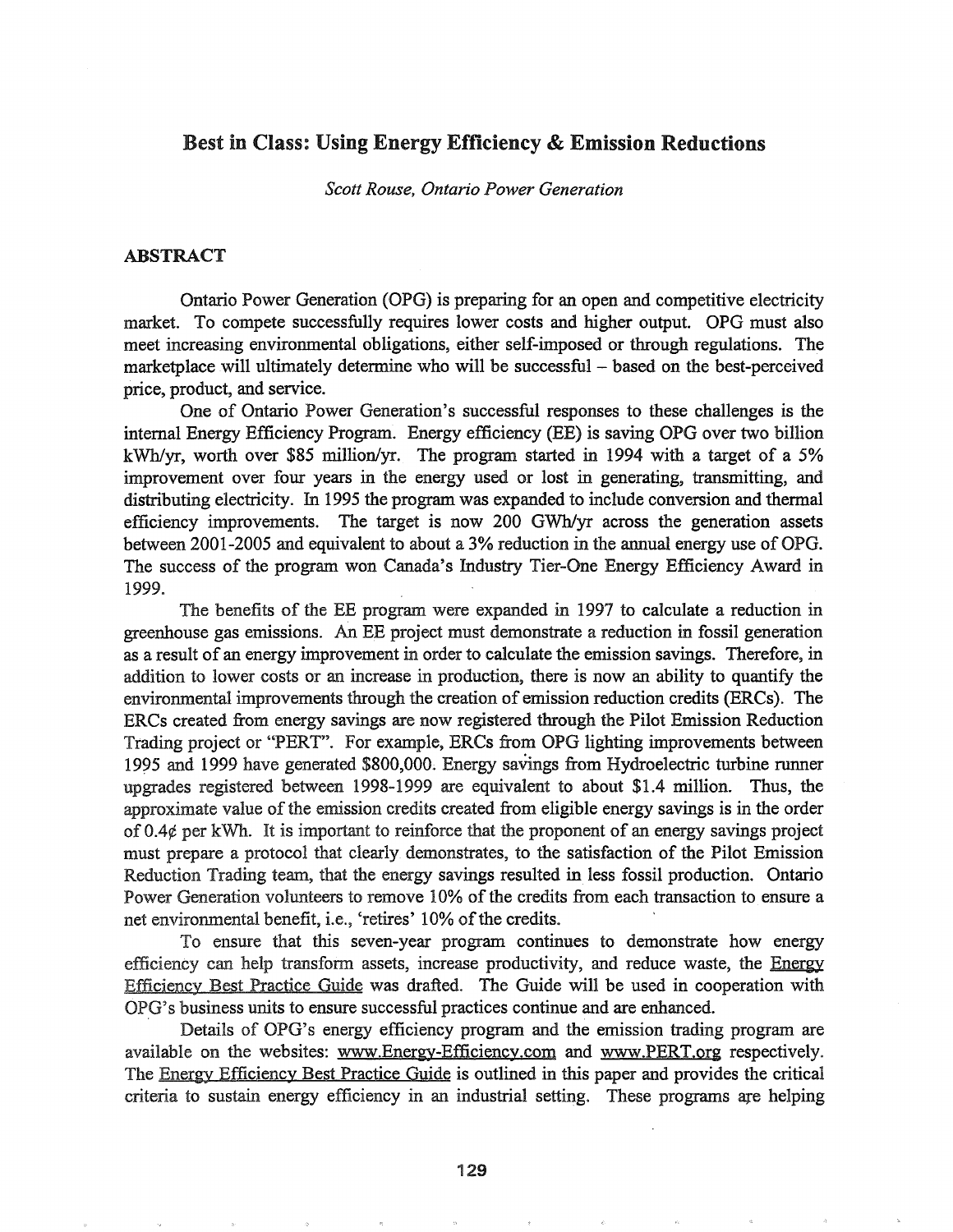transform OPG from a previously regulated utility to a "manufacturer" of electrical energy a competitive marketplace - similar to other industries.

## Introduction

Ontario Power Generation (OPG) recognizes that it is not alone in North America's transition from a monopoly to a competitive market. OPG manages the generation assets from the former Ontario Hydro as a result of the electricity sector restructuring within province of Ontario. The need for innovation, market choice, and the removal of market dominance is moving the electricity industry to a new deregulated or, as some insist, a "reregulated" environment. The change from the familiar position of an energy producer in a monopoly environment to a "kWh" commodity producer within a competitive market requires new ways of thinking.

The ways and means of managing this transition vary across North America and result in different outcomes. Energy related issues routinely make front-page news. For the first time in recent memory, capacity constraints and price spikes that are orders of magnitude higher than the norm are occurring. The California situation is well documented and emphasizes the need for proactive attention to the energy business. Coupled with these changes, environmental pressures are increasing and impacting every part of the business. Each generation source (nuclear, fossil, and hydroelectric) has their opponents, and at the same time, more energy and cleaner energy is required.

Fortunately, there is good news. Staff within the respective utilities are responding positively to the challenges. Information systems are evolving and have the capacity to provide real-time information that will change the way the energy business operates. Information networks are also growing, with advantages available to build synergistic opportunities. Progressive companies are helping with the transition to a competitive market through innovative and market-directed programs. Program examples include Ontario Power Generation's Energy Efficiency Program and Emission Trading.

Ontario Power Generation recognizes the market power that customers will yield through the power of choice, particularly with the desire for low prices and higher service. Companies are expected to operate in an environmentally responsible manner. Consequently, Ontario Power Generation capitalized on these issues and championed the Energy Efficiency Program and invested in the development of emission reduction trading. These programs achieve many objectives, including:

- helping Ontario Power Generation maintain its low-cost position;
- $\bullet$  increasing energy output through improved technology;
- @ developing flexible production capability;
- ensuring positive market presence.

Emission trading helps monetize environmental benefits. The details of Ontario's emission trading program are evolving and the best available information is available from www.PERT.org. The trading process is new and still very much in the pilot and development stage. Many of the market mechanisms and rules are not fully developed as the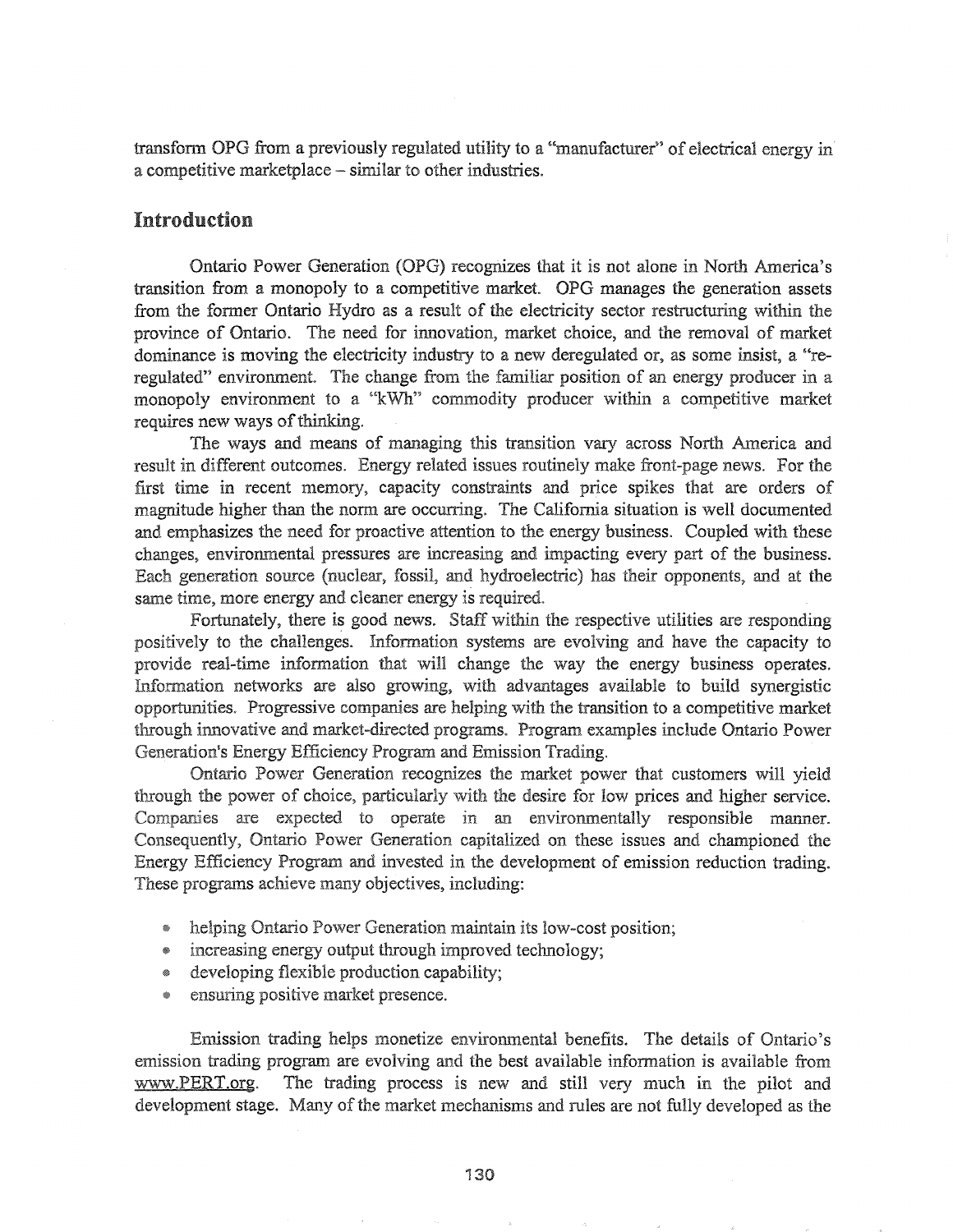various stakeholders negotiate a process and trading system that they believe will work when and if emission caps are set. OPG took the leadership position of working within emission limits provided emission credits could be used to meet  $CO_2$ ,  $NO_x$  and  $SO_x$  limits. Simply stated, EE projects that can clearly demonstrate a reduction in fossil emissions of  $CO<sub>2</sub>$ , NO<sub>x</sub> and  $SO<sub>x</sub>$ , can create an emission reduction credit (ERC). For convenience, and to simplify a complex calculation, theERC that is created from an energy saving is valued at approximately  $0.4\ell/kWh$  based on the cumulative market value of the above emissions. At this point in time, OPG is purchasing ERCs to meet required emission limits. Ontario Power Generation volunteers to use or sell only 90% of credits from each transaction. The remaining 10% ofthe ERCs will not be used, due to a voluntary commitment to ensure a net environmental benefit. Other industries are participating in the PERT process with the expectation that emission reduction trading can evolve into a mature market. There are too many variables and conditions to provide a complete explanation and those interested in the details of this exciting and evolving market are encouraged to visit the above web site. OPG, and as the former Ontario Hydro, has been involved from the very early stages and active for the past decade. For the purpose of this paper, the important point is the belief that an active ERC trading system will provide an additional economic incentive to energy efficiency projects..

To help ensure progress in energy efficiency is maintained and that Ontario Power Generation's leadership position is sustained, the Energy Efficiency Best Practice Guide was drafted. The Guide is available to help ensure OPG's business units (i.e. nuclear, fossil, and hydroelectric facilities) have an additional tool to continually improve performance through employee participation and 'best practice' principles.

## Ontario Power Generation's Energy Efficiency Program

Between 1994 and 1998, Ontario Hydro operated an energy efficiency program across the generation, transmission, and distribution assets. Ontario Hydro was a vertically integrated utility. The EE program was unique from most utility-run programs in that it focused on energy used within the utility and not with end-use customers. Interestingly, many of the programs elements were borrowed from the lessons learned by working with energy efficiency programs developed for end-use customers during the aggressive demand management programs. On April 1, 1999, Ontario Hydro ceased to exist and Ontario Power Generation was created to operate the generation assets. This was the first step in the restructuring of Ontario's electricity industry. The generation assets include nuclear, hydroelectric, and fossil facilities – referred to as business units. These business units collectively generate almost 30,000 MW with an annual revenue exceeding \$5.8 billion. Details on OPG are available by visiting www.OPG.com. The energy efficiency program migrated to OPG and has continually improved.

The original target of the energy efficiency program was to reduce energy use by five percent over four years. This target was exceeded in year two. To date, the program is saving over two billion kWh per year. This achievement was assisted by expanding the definition of energy savings in 1995 to include conversion and thermal efficiency improvements. Essentially, conversion and thermal efficiency is defined as increased energy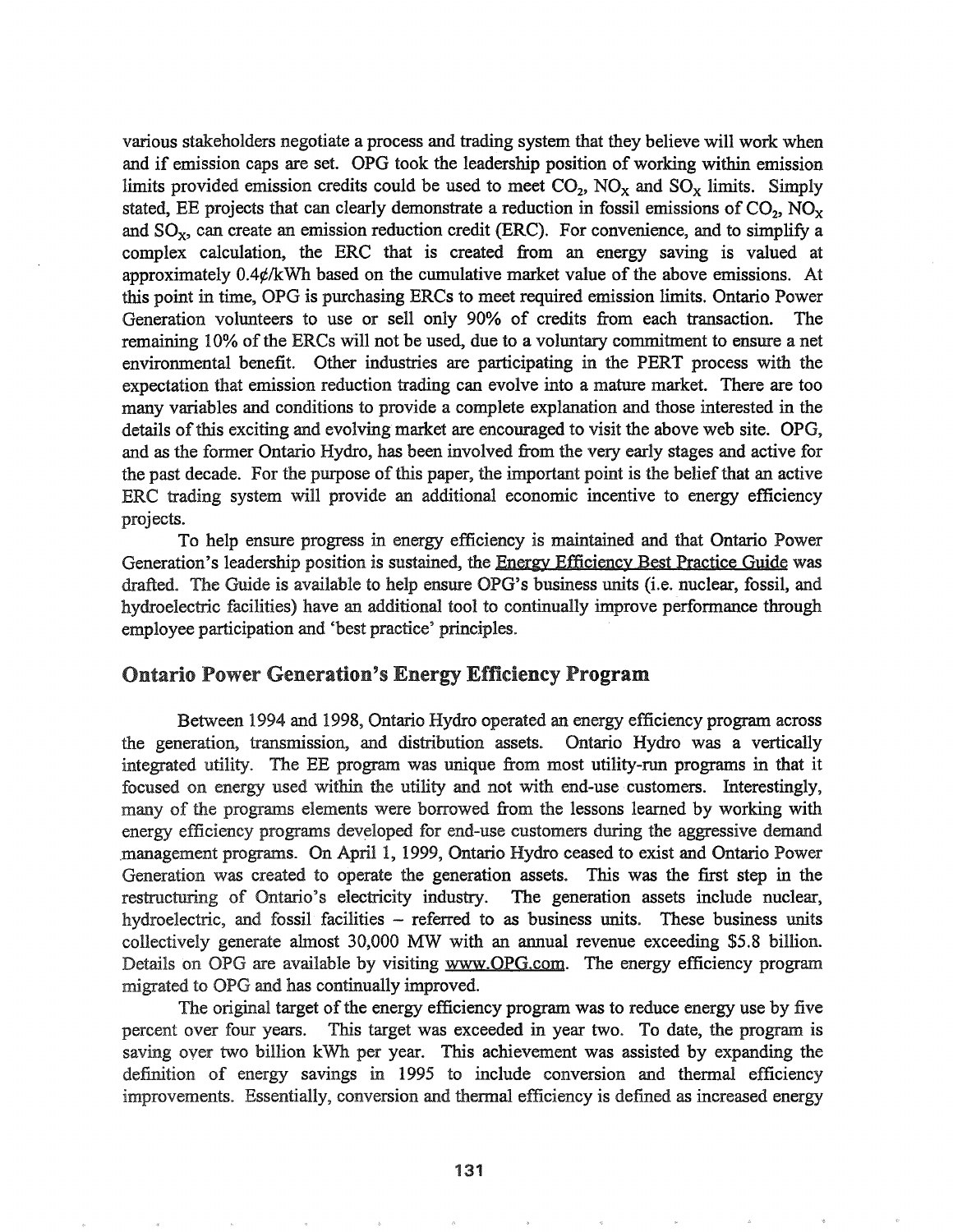production from the same amount of fuel. Energy savings alone are worth over \$85 million per year based on an average unit of  $0.4$ ¢/kWh. The environmental benefits are calculated based on the reduction in fossil emissions. The energy savings can be converted to the reduction in fossil generation since fossil generation is the fuel on the margin. Explained another way, if an energy efficiency project can demonstrate that the savings are real, verifiable, and quantifiable, then the equivalent emissions can be calculated based on the generation source, which is often fossil power in Ontario. The energy efficiency program continues to evolve within Ontario Power Generation and became a comprehensive program integrated into the business planning process. In 1999, the program won Canada's Energy Efficiency Award in the top industrial category.



Canada's Energy Efficiency Award - Comprehensive Industry

2001-2005 Energy Efficiency Program has annual energy efficiency (EE) targets of 200 GWh, and is complimented with a number of supporting business unit objectives. The annual incentive program for Ontario Power Generation staff is also tied directly to the EE achievement..

Figure 1 shows the energy savings of the program, comparing the original targets with the revised targets and annualized results. Annualized energy savings are defined as savings that are averaged over a typical year and that can reasonably be expected to be sustained for a ten-year period. Each year, the annualized results not only surpass the original target but also the revised, more aggressive target. Note that with the inclusion of conversion/thermal process improvements, the savings almost tripled in 1995 compared to 1994.



Figure 1. Ontario Power Generation Energy Targets vs. Results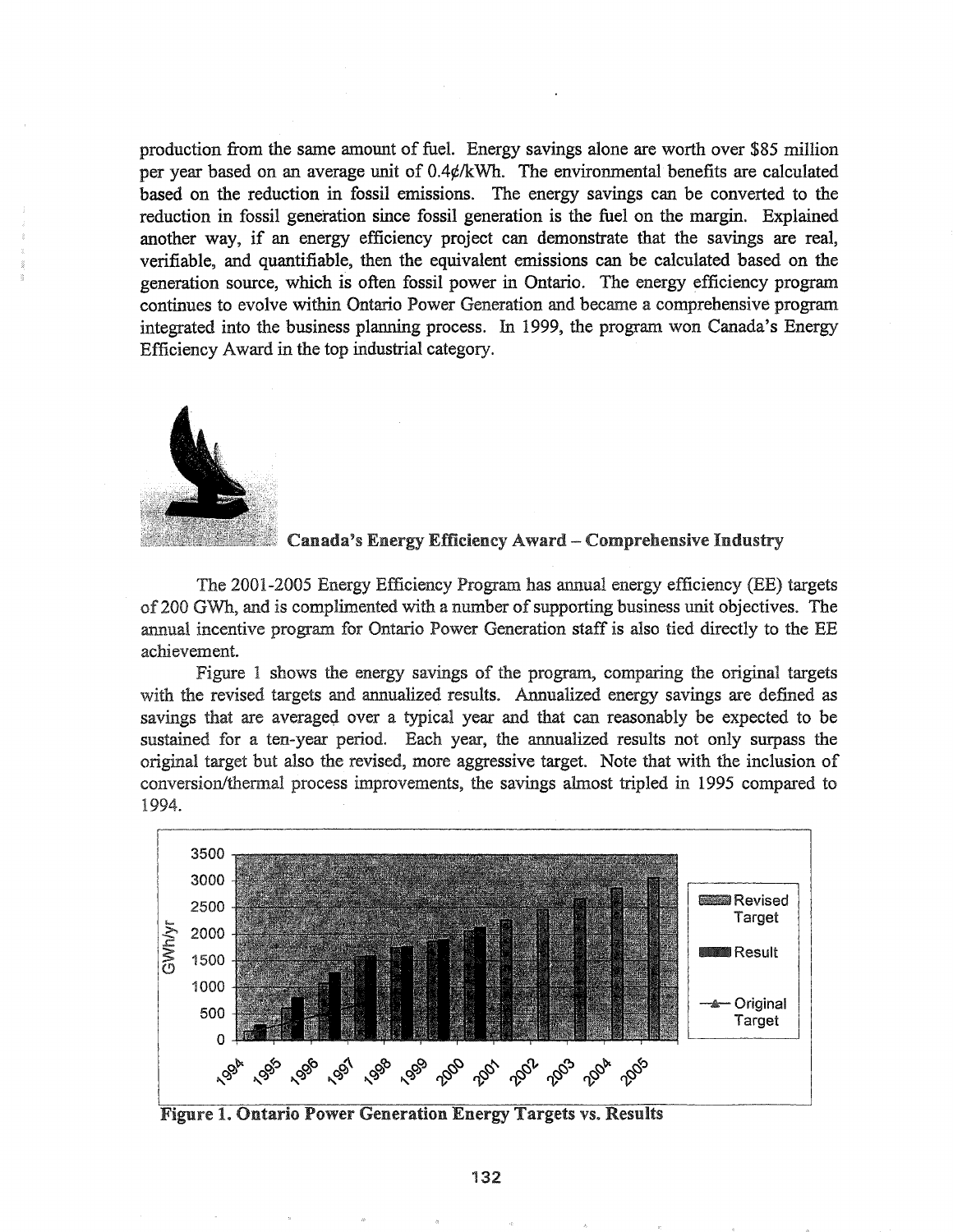Energy efficiency has also been achieved in harmony with a number of complimentary objectives such as environmental leadership. Table 1 illustrates the estimated cumulative emission savings resulting from EE projects between 1994 and 2000 by each business unit for  $SO_2$ ,  $CO_2$ , and  $NO_X$ . The business unit identified as "Other" includes transmission, distribution, and facility savings that were part of the original program.

|              | Fossil         | Nuclear | Hydroelectric Other |           | <b>Total</b> |
|--------------|----------------|---------|---------------------|-----------|--------------|
| SO, (Mg)     | 11.060         | 780     | 3.700               | 6,130     | 11,670       |
| NO, (Mg)     | 1600           | 430     | 2.080               | 4.790     | 17.900       |
| CO, (Mg)     | 209,150        | 201,970 | 708,790             | 1,251,540 | 2,371,450    |
| <b>TOTAL</b> | <b>210,810</b> | 203,180 | 714,570             | 1,262,460 | 2,391,020    |

Table 1. 1994-2000 Emission Saving Summary by Business Unit

Energy savings from Ontario Power Generation's three generation groups - Nuclear, Hydroelectric, and Fossil – account for 1,633 GWh/yr, or more than 76% of the total energy savings. Combined with Ontario Power Generation's Business Services, the savings amount to 2,131 GWh/yr. Figure 2 shows the breakdown in energy savings by generation group.





In the energy business, energy efficiency can be accomplished in two ways. The first method is to reduce the amount of energy consumed in the production of electricity, commonly referred to as a station service or electrical efficiency improvement. The second way is to increase the amount of electricity generated for a given amount of fuel or hydraulic energy input. This is referred to as thermal efficiency and conversion efficiency respectively. Energy savings are converted to megawatt-hours based on the heat value for the amount of fuel saved (in Joules) and then multiplied by an efficiency factor. This efficiency factor accounts for the efficiency of converting fuel to electricity. Over the seven-year program, there has been a shift from electrical efficiency to conversion and thermal improvement projects because of the large opportunities available in the power conversion process.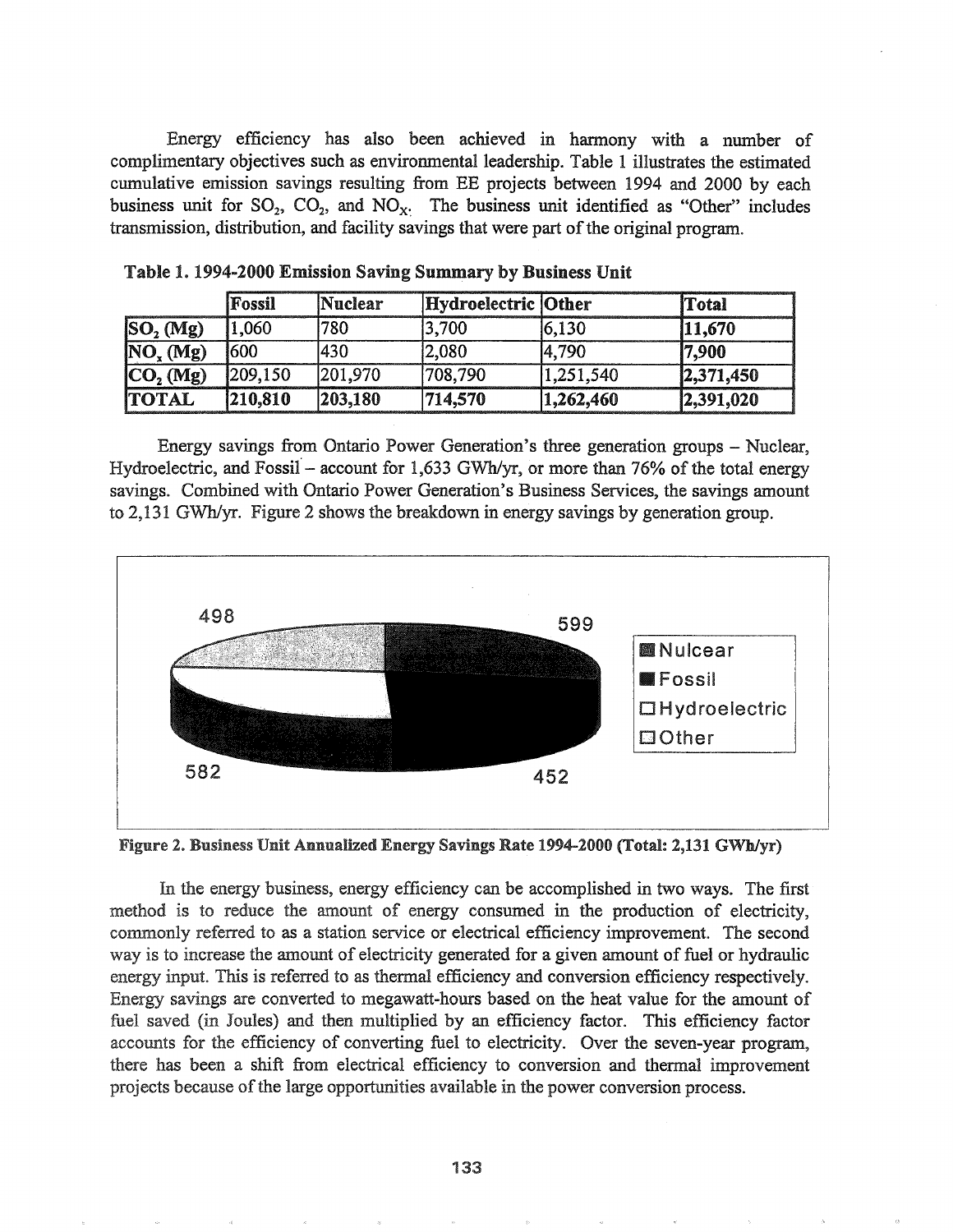#### Generation Conversion and Thermal Efficiency

Conversion/Thermal Efficiency improvements were achieved from both operational changes and new technology installations. Operational projects are those resulting from a change in equipment operation (e.g., optimizing perfonnance, improving unit operation), or process improvements (e.g., reducing heating requirements). Specifically, fossil improvements within OPG's operations were mainly from boiler, turbine, and HVAC perfonnance improvements. Nuclear improvements were realized largely in boiler operation (e.g., reduced boiler blow down) and generator operation. In Hydroelectric, most of the savings reported were from optimizing turbine operation.

Technology related projects are those resulting from installation of the new highefficiency technology. The largest savings in the conversion category were achieved through application of new technology.. Specifically, Fossil improvements were mainly boiler and operator related; Nuclear and Hydroelectric improvements were mainly turbine related.. In Hydroelectric, many of the turbine upgrades involved increasing capacity.

In Fossil, operational and technology savings were approximately equal, while in Nuclear and Hydroelectric, technology savings were much greater than operational savings..

### Energy Efficiency Best Practice Guide

Energy efficiency (EE) is recognized and generally accepted as an economic means of improving the profit position of a company. However, energy efficiency is also achieved concurrently with a number of complementary objectives, such as environmental leadership, corporate citizenship, and employee comfort. In particular, energy efficiency projects are converting energy efficiency savings to an equivalent emission reduction, provided there is a reduction in fossil-derived energy production. Emission reduction trading is evolving as an effective means to monetize environmental improvements, and energy efficiency is an effective means to realize these savings.

Unlike other disciplines, energy efficiency is usually not measured at a business unit level. The difficulty is that energy used by each business unit can differ dramatically. Uniformity and the structure to recognize and compare 'best practices' becomes too difficult because of the many variables involved and unique situations that exist.

Dr. Douglas Norland, from the Alliance to Save Energy, prepared a white paper discussing companies that used energy efficiency 'best practices'. Coincidentally, Ontario Power Generation's seven-year energy efficiency program had evolved from a target-driven annual activity into an integrated multi-year program. The results from several conversations prompted the development of the Energy Efficiency Best Practice Guide. Numerous sources support the Guide and are referenced within it.

The goal of the Best Practice Energy Efficiency Guide is to help business units meet and exceed their energy efficiency targets through continuous improvement in seven key areas. The supporting objectives are threefold:

- to provide an easy-to-use structure for measuring relative energy performance;
- to identify key 'success' and 'gap' areas;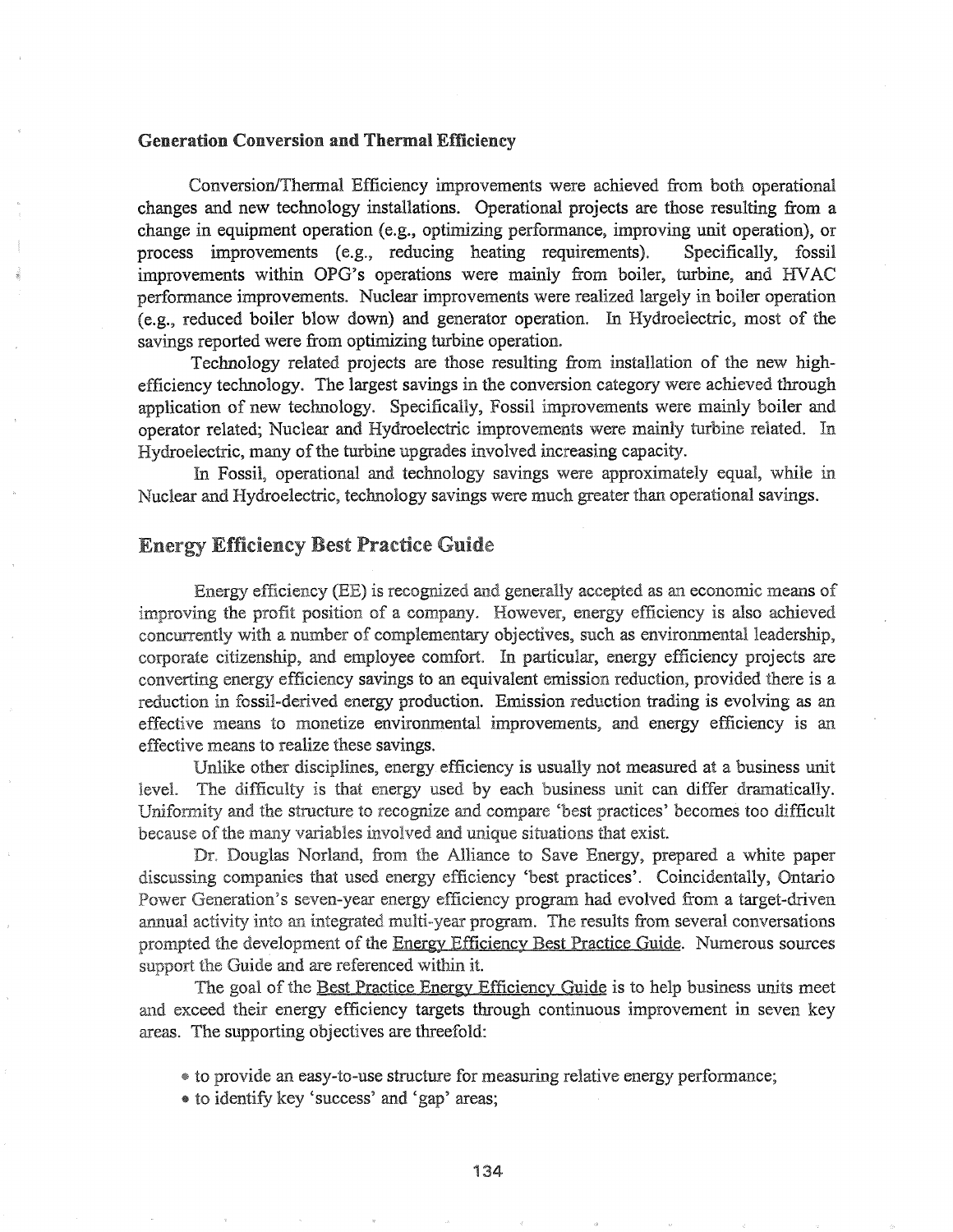• to quantify seven key criteria.

The Guide was structured to compliment and enhance existing programs. The Guide uses the philosophy of placing the emphasis on developing existing strengths. There is of course recognition on improving weaker areas, but effort in this area is deemed secondary. Equally important is the need for better communication. Communication includes many things, such as reporting progress, providing information, allowing access to resources, providing timely and accurate energy and cost data, etc. The Guide itselfis a communication instrument intended to engage staff towards a better understanding of energy use within their business unit.

#### Implementing the Energy Efficiency Best Practice Guide

The Guide is one of the tools developed by the Energy Efficiency Department to help Ontario Power Generation's business units meet and exceed their energy objectives. The use of the Guide is voluntary and encourages business units to objectively assess their EE position with respect to the seven criteria at a given point in time. An energy advisor is available to assist and facilitate an annual review. Supporting information is available at: www.Energy-Efficiency.com

A matrix was developed to help implement the application of the following seven .criteria:

- I. Top level commitment
- 2. Clearly defined goals tied to rewards and a communication plan
- 3. Assignment of responsibility
- 4. Documented energy use tracking system
- 5. Process of project identification with appropriate risk vs. return
- 6. External comparison and information exchange
- 7. Recognition of achievement

Within the matrix, each criterion has three distinct components:

Part I Subjective evaluation (i.e., "What is the relative position of this criterion?") Part II A brief status bar of 'success' and a means to identify an obvious 'gap' Part  $III$  Objective measure (i.e., "What is a tangible and meaningful for this criterion?")

Often information is not available and reasonable guesses must be made. This is encouraged because a 'best guess' often becomes the working hypothesis that leads to interesting discoveries. Over time, better information becomes available as staff looks into the possibilities and a more accurate picture begins to emerge.

Implementation of the Guide is not a time-consuming activity. The Guide is completed at an annual review of the EE program respecting the 90/10 rule (i.e., focusing the first 10% of time and effort on the issues and rules that determines success will save 90% of the time and effort required to achieve success). The Guide represents the first 10% and will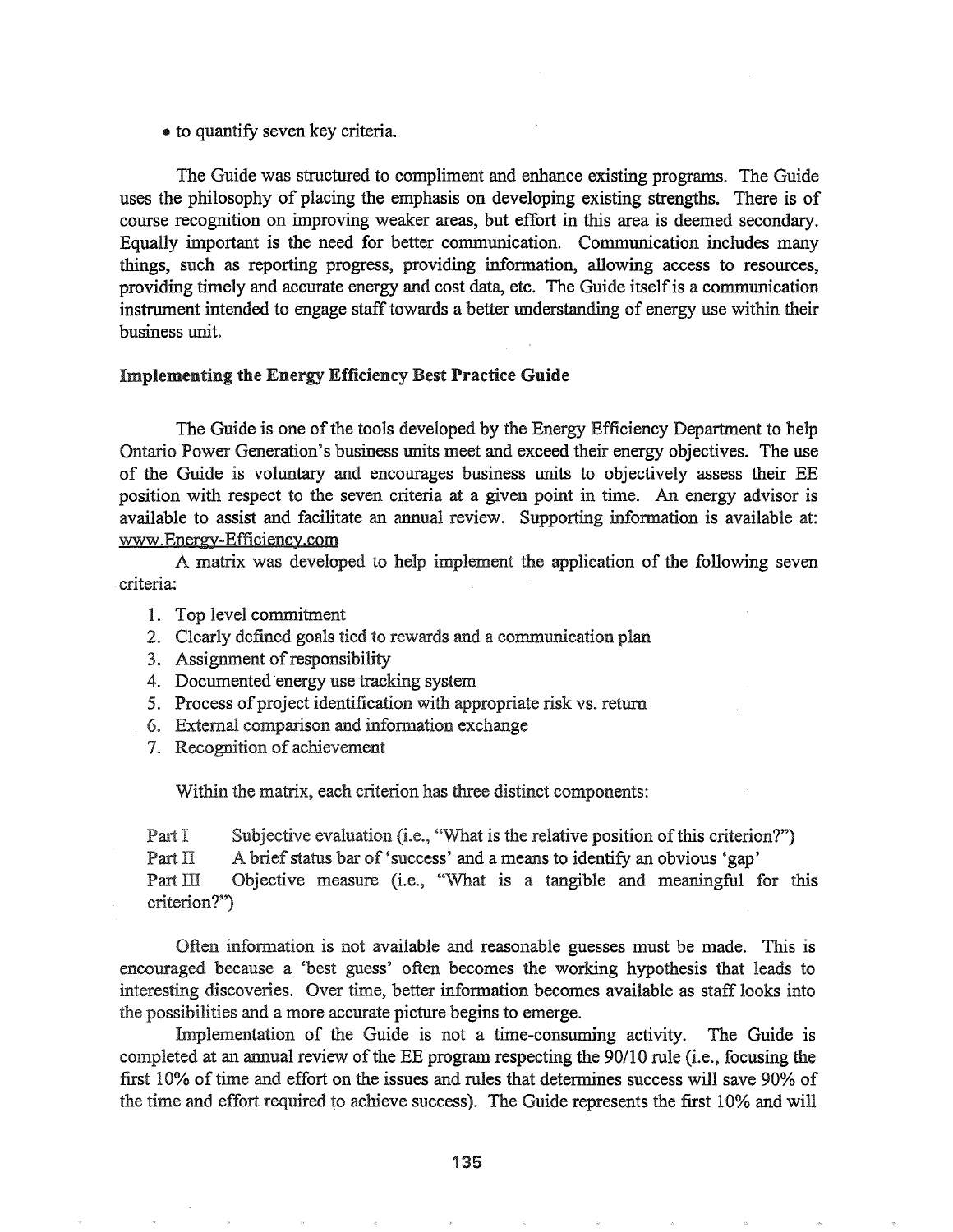help move the business forward to save valuable resources that are better utilized on project implementation..

### Energy Efficiency Best Practice Criteria

1) Top Level Commitment: *company energy efficiency policy that clearly declares an energy efficiency commitment..*

The need for top level commitment is overused, and unfortunately a necessity. Senior management interest will direct the company's activities.. The challenge is how to engage and sustain their interest. Fortunately, energy efficiency has three strong drivers:

- e lower cost;
- higher production;
- lower emissions.

2) Clearly Defined Goals Tied to Rewards and A Communication Plan: *clear goals define expectations, and when recognized and communicated, drive success..*

Companies achieve what. they reward - 'Management 101'.. Providing staff an answer to the question, "What is in it for me?" can achieve significant results. An ideal system is one that can quantify goals, link those goals with a reward system, and effectively communicate the process to every employee.

3) Assignment ofResponsibility: *clear responsibility and accountability ensures efficient and economic assignment ofduties and helps to identify gaps.*

Ultimate responsibility for energy efficiency remains at the plant level where the energy is used or produced. In all cases, energy efficiency measures must not jeopardize safety, production, reliability, etc. Best success is provided through cross-functional facility EE teams.

4) Documented Energy Use Tracking System: *energy savings must be accurately tracked against well-defined rules.*

To help ensure goals can be met and to help establish future goals, the results must be tracked against clear and accepted rules.. On the surface this sounds simple, however, tracking requires the means to measure the before and after of an energy improvement. Issues around measurement, conditions, etc. become a challenge. The reporting process and rules also needs to be understood and accepted..

5) Process ofProject Identification with Appropriate Risk vs.. Return: *properly valued energy efficiency projects will drive improvements without the need ofartificial incentives..*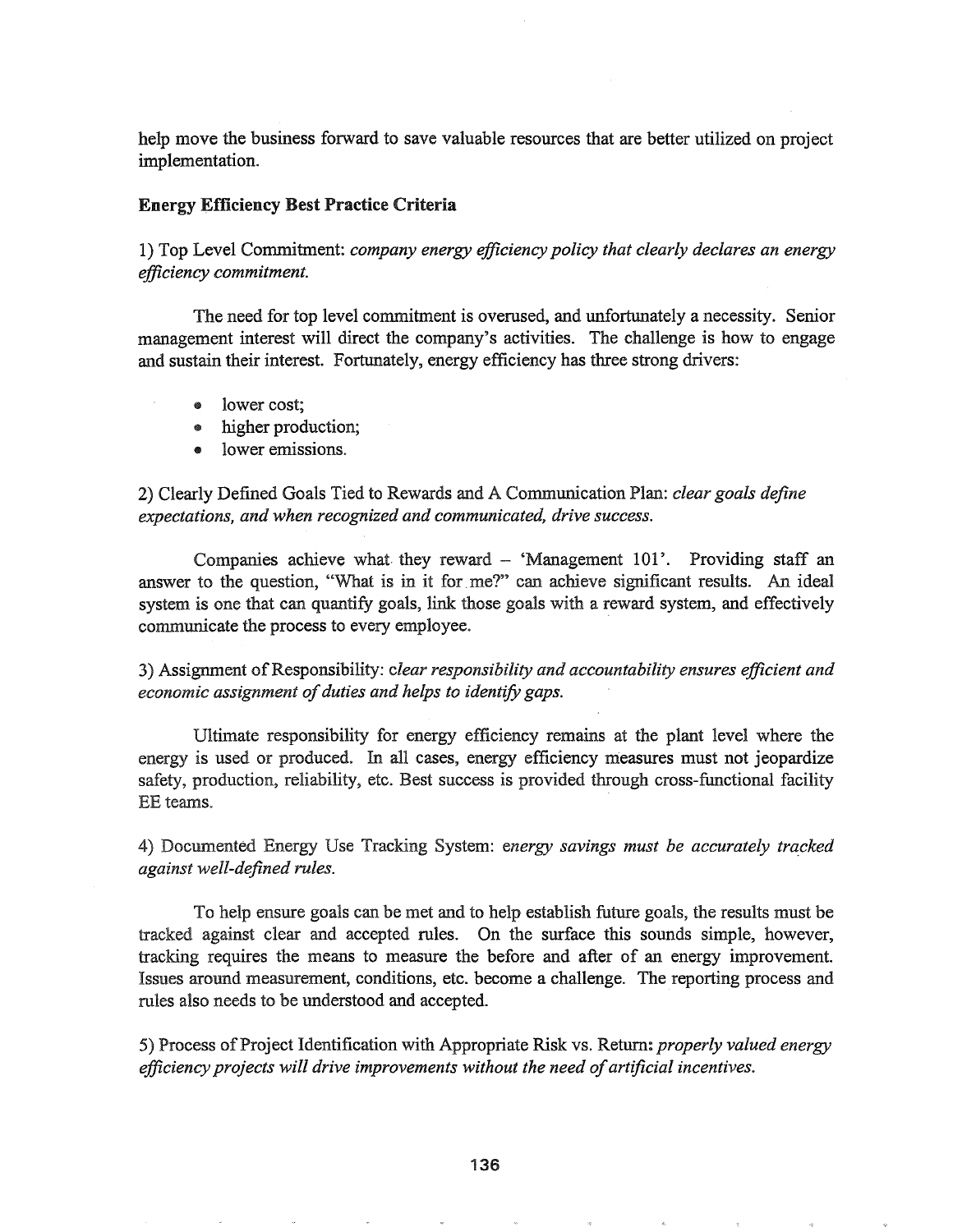This is often a two-part criterion. First, a process is required to identify projects. Various means are available to help encourage ideas, solicit opinions, and obtain new projects or revitalize forgotten ones. The second part is to ensure the full cost approach is used with the appropriate risk vs. reward. The least capital cost or an artificially low internal energy cost can too often drive inefficiency.

# 6) External Comparison and Information Exchange: *changes happen too fast to rely solely on internal information channels particularly with non-core activities.*

..

Energy efficiency is most economical in the concept stage of a project before an investment is made in either time or money. Too often opportunities are lost because a retrofit is too costly and interferes with higher priorities or new projects.

#### 7) Recognition of Achievement: *thank the people that made the achievement*.

In every best practice company, recognition of employee achievements in meeting energy efficiency goals is an integral part of their program's success.

## Conclusions

OPG's energy efficiency program saves over two billion kWh/year - worth over \$85 million annually. The energy savings also result in associated emission savings from reduced fossil production. The emerging emission trading market has the ability to monetize these savings, which can help improve the economics for future energy efficiency projects. Energy Efficiency and Emission Trading are working effectively towards a cleaner environment and are aligned to help industry successfully compete in a competitive market. These programs are equally available to other industrial businesses.

Based on our seven-year review of reported and audited energy projects, the types of energy savings come from projects 'core' to industrial processes. Projects met strict capital spending limits, used proven technology, and typically had a simple payback period of one to three years. Typically, projects start from safety, reliability, or maintenance concerns, further demonstrating that these are core business related projects. The energy savings help ensure success in the competitive market and strive for a cleaner environment. Best of all, benefits go directly to the bottom line and can be controlled internally.

The Energy Efficiency Best Practice Guide provides an effective tool to assist business units in maintaining focus and commitment to energy improvement. Discussion across industrial sectors demonstrates that both the energy efficiency and emission reduction trading programs can deliver success to other companies who care to copy the principles and practices to develop their own unique program. Finally, the Energy Efficiency Best Practice Guide is sufficiently generic to help promote progress across industrial sectors.